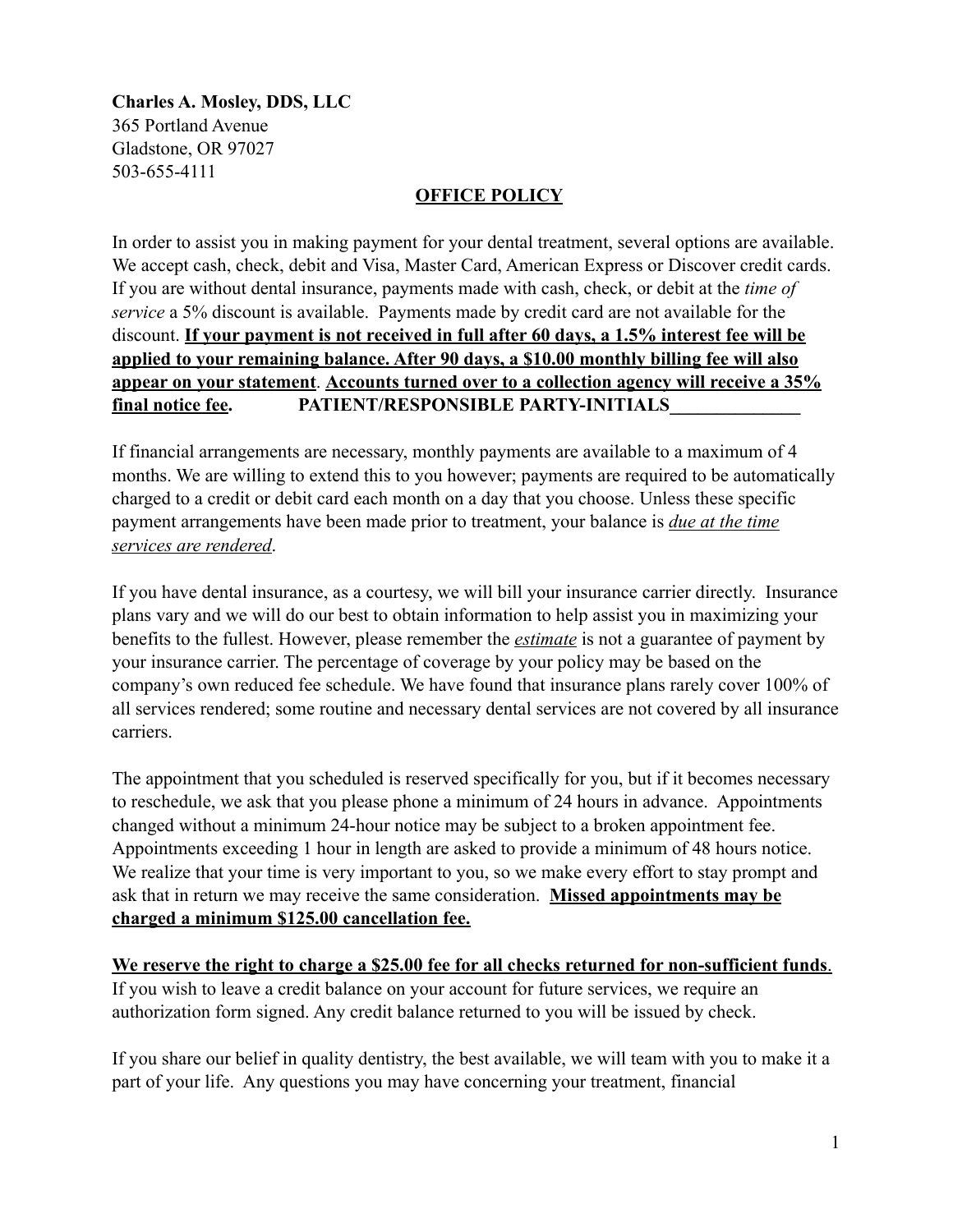arrangements or appointment, please do not hesitate to ask. We welcome open communication with our patients and wish to develop a relationship of trust and friendship.

 $\mathcal{L}_\text{max}$ **SIGNATURE DATE Charles A. Mosley, DDS, LLC** 365 Portland Avenue Gladstone, OR 97027 503-655-4111

 $\mathcal{L}_\text{max}$  and the contract of the contract of the contract of the contract of the contract of the contract of the contract of the contract of the contract of the contract of the contract of the contract of the contrac

Policy for Acceptance of Dental Plans

For our office to accept assignment of benefits from your dental plan you must read this document and accept the guidelines and policies set forth.

- **1. Your dental plan is a contract between you and your insurance carrier. We are not a party to that contract. It is your responsibility to understand your benefits as defined by your plan.**
- 2. You are responsible for payment of all charges incurred in this office. Some, if not all, of your treatment may not be covered by your dental plan. You are responsible for any finance charges on any outstanding balances. Future services, both dental and clerical may be refused until the balance is cleared.
- **3. The custodial parent/guardian is ultimately responsible for the charges incurred at this office regardless of personal circumstances such as divorce or custody issues.**
- 4. We will not bill your dental plan unless you provide us with accurate information required by your plan in order to submit for a dental claim.
- 5. If your dental plan has not paid the assigned balance in full within 60 days from the date the charges were incurred, we require payment of your remaining balance.
- **6. All estimated co-payments and deductibles are due in full at the time services are rendered.**
- 7. If necessary we will submit a claim for payment twice to your dental plan. However, if there is no resolution, it is the responsibility of the insured to contact their dental plan and seek payment. We will only provide further assistance once your balance is paid in full.
- **8. We cannot accept assignment of benefits for college age student dependants 18 years of age and older. Please have student's school information available for claims processing.**